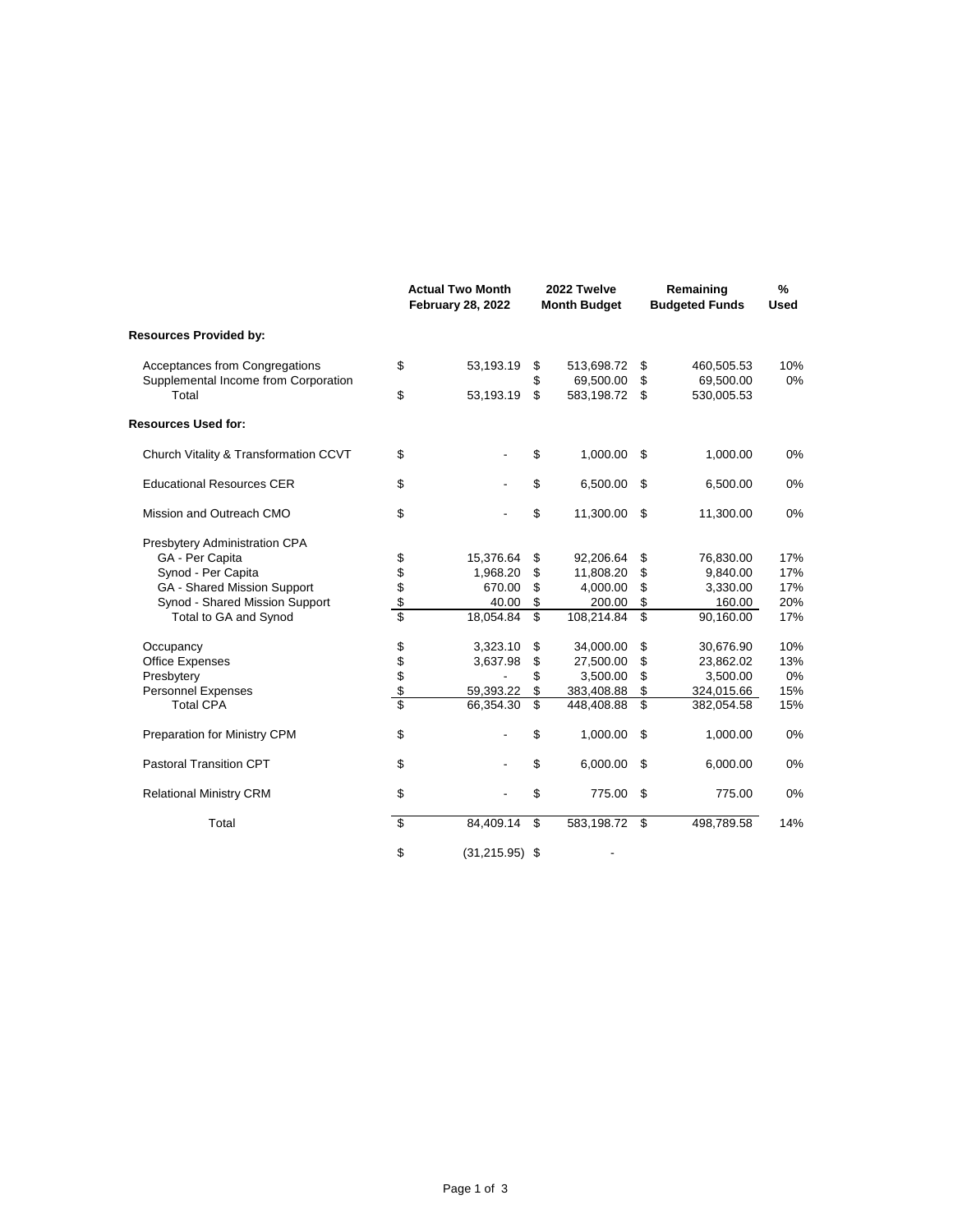| Restricted Net Assets as of February 28, 2022 |           |
|-----------------------------------------------|-----------|
| Cmte on Church Vitality & Trans               |           |
| Innovations in Worship Grant                  | 2,878.89  |
| Total Cmte on Church Vitality & Trans         | 2,878.89  |
| <b>Cmte on Educational Resources</b>          |           |
| <b>Bulle Fund Loan Program</b>                | 400.00    |
| <b>Blue Funds</b>                             | 10,148.53 |
| Brown & Hogshead                              | 587.10    |
| Harry S McClung                               | 2,710.14  |
| Peacemaking % Retained                        | 13,840.80 |
| Thomas & Martha Grafton                       | 989.53    |
| Women in Community(SacremeLife)               | 4,580.73  |
| Youth Council - SPYCE                         | 5,535.41  |
| <b>Total Cmte on Educational Resources</b>    | 38,792.24 |
| Cmte on Mission & Outreach                    |           |
| Baja Mission Trip                             |           |
| 2022 Baja Mission Trip                        | 17,370.09 |
| <b>Sterrett Memorial Fund</b>                 | 1,010.49  |
| <b>Tool Fund</b>                              | 1,535.46  |
| <b>Total Baja Mission Trip</b>                | 19,916.04 |
| <b>Disaster Relief Team</b>                   |           |
| <b>MVMC Shower Trailer - DRT</b>              | 1,806.60  |
| <b>Covenant Shower Trailer - DRT</b>          | 515.91    |
| <b>Total Disaster Relief Team</b>             | 2,322.51  |
| <b>Domestic Mission Work</b>                  | 10,071.38 |
| Foreign Mission Work                          | 9,060.89  |
| Hunger                                        |           |
| Hunger Funds                                  | 4,585.61  |
| <b>Total Hunger</b>                           | 4,585.61  |
| Living Waters Team                            |           |
| Water Projects - Undesignated                 | 31,585.89 |
| El AyalEscuelaOficialRuralMixta               | 466.17    |
| WP-ComalaaEscuelaTecnicoChixot                | 466.17    |
| WP-Guat.SantiagoAtitlan,Iglesia               | 1,040.12  |
| El Sinaca IglesiaAsambleaDeDios               | 466.17    |
| Iglesia Christiana Y Misionera                | 50.00     |
| <b>Total Living Waters Team</b>               | 34,074.52 |
| <b>Partnership Committee</b>                  |           |
| <b>ESL - Project Funds</b>                    | 4,403.36  |
| <b>Ethiopian Banquet</b>                      | 328.31    |
| iCARE Gore Home                               |           |
| iCARE - Sponsorships                          | 3,680.00  |
| Wakjira Haile Scholarhsip                     | 83.16     |
| <b>Total iCARE Gore Home</b>                  | 3,763.16  |
| <b>Total Partnership Committee</b>            | 8,494.83  |
| Partnership Discretionary                     | 1,630.58  |
| <b>PCUSA Ethiopian Network</b>                | 334.68    |
| Ramsey Fund                                   | 8,332.43  |
| Total Cmte on Mission & Outreach              | 98,823.47 |